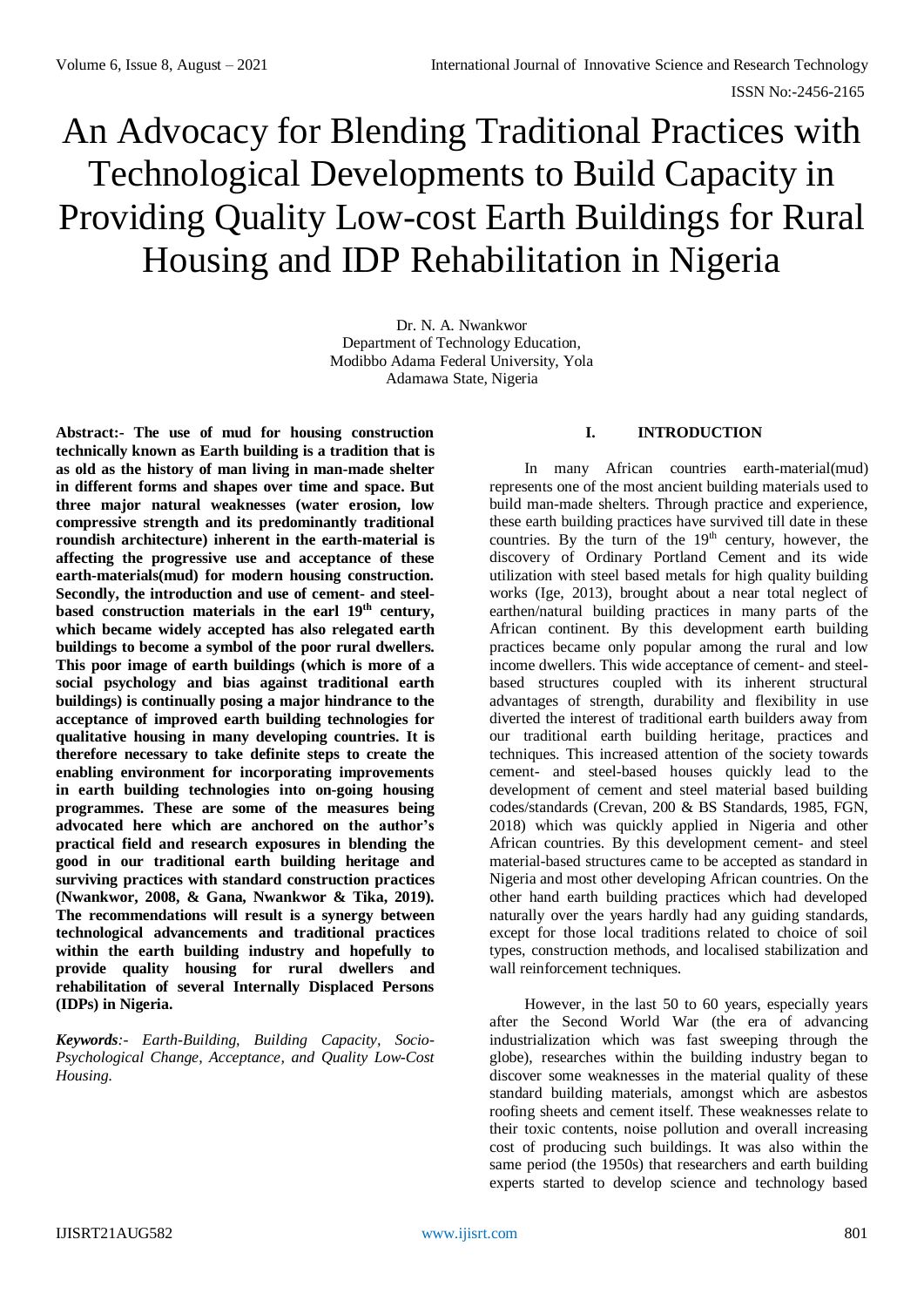improvements in the quality of the earth materials through stabilization with cement and lime, (Maini, 2002). On the other-hand, earth material design builders were also working on ways to improve both the aesthetics and the structural qualities of the earth building to make them more flexible and acceptable. According to Kennedy (2002), while this interest in natural building surged in the industrialised western world many ancient roots in traditional practices had already been lost in favour of capital- and energyintensive building methods. This author also believes that an increasing surge of interest in our traditional earth building heritage will also revive respect and acceptance of the timeless ideals in our traditional earth-building practices among various communities and localities.

# **II. TACKLING THE CHALLENGES OF CEMENT-AND-STEEL-BASED BUILDINGS MATERIALS**

Presently there is a growing demand for quality housing for the majority of the world's population racing against slowing down in global economic growth. These two competing phenomenon have indirectly shot the current cost of building an average standard house beyond the reach of the average in-come earner in many developing countries, including Nigeria. Secondly the cost of cement- and steelbased materials which form the bulk of these standard building materials have also continued to rise unabated, (Mojekwu, Idowu & Sode, 2013). The good news however, is that this growing world population, which is constantly exerting tremendous pressure on available quality human shelter coupled with rising environmental changes, has over the last few decades had gradually started shifting concerns within the construction industry from share standardization of materials and practices towards sustainability, reduction in cost of house production, environmental friendliness, capacity utilization and acceptability of methods and materials, (Howe, 1992)

One of the major developments from this shift in concern within the construction industry is the cement stabilized earth blocks(CSEB) technology seen as a major breakthrough in earth building practices. This development came by way of researches into ways of improving the strength and durability qualities of the earth material and this had resulted in an appreciable reduction in the overall cost of house production (Burrough, 2002). This cement stabilized earth block(CSEB) technology seen as a major cushioning effect for the production of low-cost quality houses is gradually gaining grounds in many parts of Nigeria, especially within the Sahel region, and many other African countries, (Daniel & Benjamin, (2018). The development and introduction of this cement stabilized earth blocks (CSEB) into the earth building industry has radically improved the structural qualities and flexibility of our predominantly round shaped traditional earth buildings, (UNESCO, 2012; Ghasemi & Ayatollahi, 2018).

## **III. CAPACITY BUILDING IN PUBLIC PERCEPTION OF IMPROVED EARTH BUILDING STRUCTURES**

Several researches and conferences – local and international - have demonstrated capacity improvements in the design, material quality and construction practices within the earth building industry (Saikumar et el, 2019; Gana, Nwankwor & Tika, 2019 a & b; Nwankwor, and Gowon 2018; Fathy, 1983). These developments can only become beneficial when they translate from the comfort of research laboratories and drawing tables down to the field among needy communities. Then theories would marched field application and practical realities to solve teething housing problems among the teaming populations in the developing countries.

In line with these improvements on the quality of earth-materials for quality housing, my major concern in this paper is that Earth-builders while focusing on alternative sustainable, environmentally friendly and quality low-cost housing should harness enough energy towards building capacity and positive change in public perception of earthbuildings. Some of the aspects of our earth-building heritage that require capacity building to enhance a positive change in public perception and acceptance of earth-buildings are presented below under six important components of our earth-building heritage as follows:.

# *i.* **Harmonization of Research Findings:**

A lot of researches on materials, design and process improvement and adaptation to local environments have been and is still being conducted worldwide by individuals and other related institutions and agencies, (Gana, Nwankwor & Tika, 2019b; Ghasemi & Ayatollahi, 2018; Maini, 2002). Some of these researches have come out to be a repeat of earlier or part of already concluded studies somewhere else. Others have been pure academic exercises of no practicable reality reference or any field practicability of such findings. While a few others run contrary to already established standard practices and findings.

Research findings that do not practically add any improvement to our earth building heritage/development are better left for further classroom exercises. There is every need for various individual researchers and/or research agencies/institutions to come together in order to develop a network databank for the collation and harmonization of concluded and on-going research programmes on earth building heritage/practices. This will not only remove the *chaff from the wheat*, but will also build strong bases for the development of national/regional/international standards of practice within the earth building industry. Universal quality product, process or service generally derives from a uniformly accepted standard/code of practice and quality control measures. Harmonizing research findings in earth building will eventually result in a uniform standard of practice within the earth building industry thereby building greater confidence in the prospective earth builders and house owners, (Craven, 200; Walker & Morris, 2002).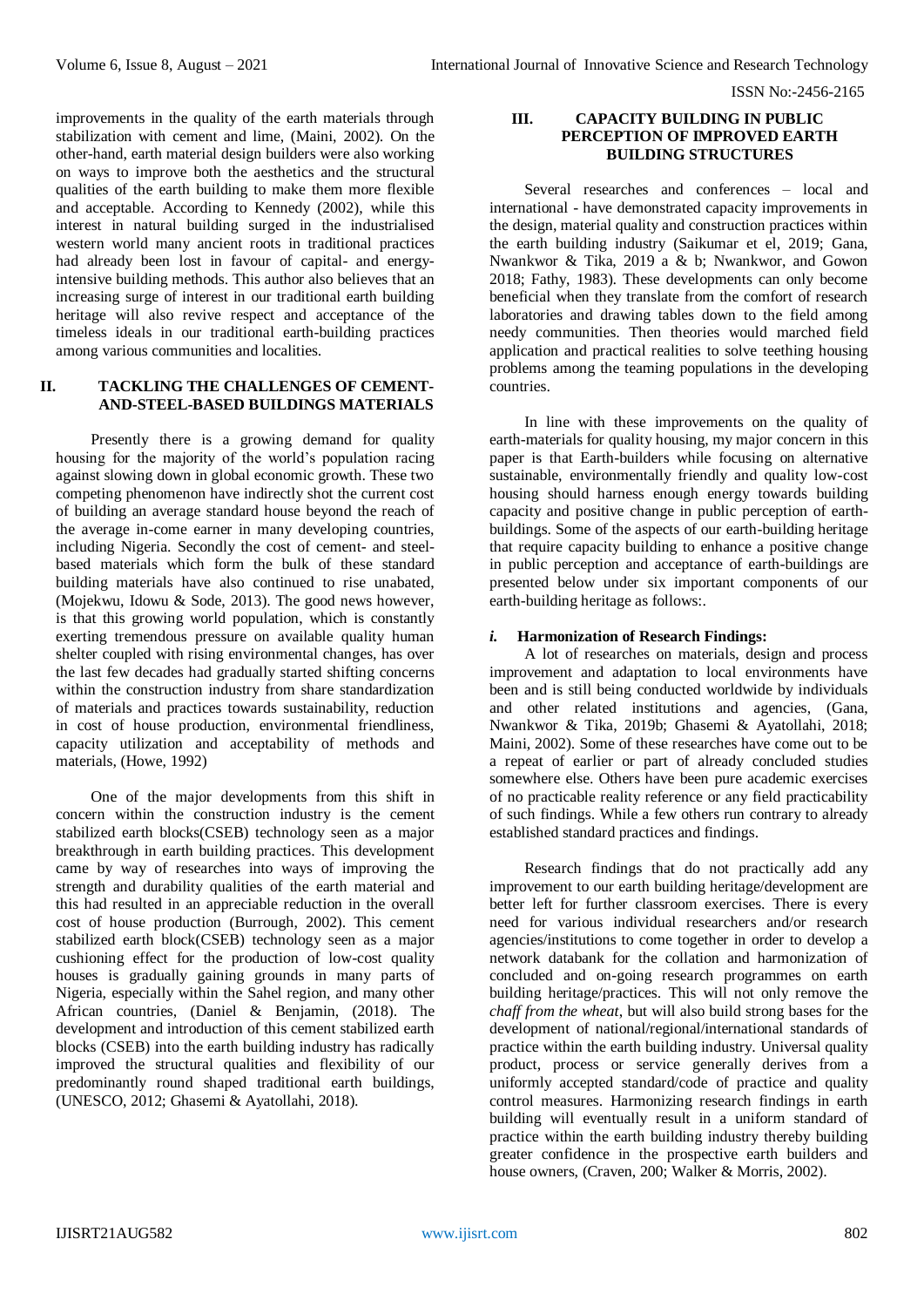#### *ii.* **Design Architecture (Aesthetics) of Earth Buildings**:

The architecture of earth buildings which is primarily concerned with the aesthetics, arrangement/organization of the component parts of the building is one other important area affecting the acceptance or non acceptance of earth buildings in modern housing schemes. In many parts of Nigeria and other developing African countries, the predominant design structure of the traditional earth buildings remained the round shaped, rammed earth or adobe designs or the rectangular shaped wattle-and-daub, thatched roofed design (…………).

The round shaped design has three major inherent characteristics that make it obsolete and difficult to incorporate in modern design architectures, namely,

- a. The traditional circular-shaped designs do not allow for effective partitioning of the enclosed floor area into other rooms. In addition this round-shaped design also makes it near-impossible and inconvenient to provide access to other rooms in the case of partitioning the circular floor area into rooms.
- b. The traditional circular-shaped designs require a much larger diameter to make for enough useable floor space as against other design arrangements. For example a floor area of  $3.60m \times 3.60m$  (i.e.  $12.96m^2$ ) can only give a 10.183m<sup>2</sup> useable floor area (i.e.  $\prod_{i=1}^{n} r^2 = 10.183 \text{ m}^2$ ) in a round-shaped building design. This will result in a practically small useable floor space as against a rectangular or square design with the same  $12.96$ m<sup>m</sup> space (i.e.  $4.20 \text{m} \times 3.085 \text{m}$  or  $3.60 \times 3.60 \text{m}$ ) which will give comfortable standard room sizes, (see fig 2). The green spaces by the four corners are wasted in a circular shaped design, while the entire space forms the floor area in a rectangular/square-shaped design.



c. In the circular-shaped design it is not easy to extend the overall span above 4.20m diameter without an intermediate support, as this will create a major roofing problem. Such extension will also result in an additional problem of how to support the wooden roof trusses that would be longer than 3.60m to avoid sagging/breakage without an intermediate support. On the other hand incorporating such intermediate supports is mostly seen as an unnecessary obstruction to the already limited room space/vision.

Modern earth building designs must do away with these round shaped designs, except as an aesthetic attachment to the structure, in preference to other more flexible designs in modern architecture. This will add impetus to the acceptability of earth buildings in modern housing programmes,(UNESCO, 2012; Kennedy, 2002; Maini, 2002 & Fathy, 1983).

In the wattle-and-daub design, a large amount of wooden members are required to form the wattle skeleton. This alone invariably restricts such buildings to only rural forestry settlements where bush sticks are still relatively available. This wooden skeleton usually get decayed or infested by termites within a period of four to five years, under the best maintenance conditions. This demand for a large amount of sticks/wooden members that would hardly last beyond five years, is another avenue for environmental degradation. This wattle-and-daub design needs to be completely done away with for the more efficient and durable cement stabilized earth block structures (CSEB) incorporating steel reinforcements, based on modern architectural designs requirements. These will save the building owners the extra cost of the wood in wattle-anddaub skeleton.

The adaption of more modern/flexible architectural design changes would not only improve the overall structural qualities of the earth buildings but also the general aesthetic quality of such buildings. This will go a long way in erasing the negative impression earth-buildings have acquired over the long years of wholesale adoption of cement/steel based buildings as standard. This sociopsychological stigma against earth buildings have been a major hunt on the acceptance of modern earth buildings among many communities in Nigeria, in spite of the known improvements so far achieved, (Daniel & Benjjamin, 2018; Dobson, 2004).

## *iii.* **Training and Workmanship:**

Under the traditional earth building system expertise and training of future builders remained restricted as family trade/craftsmanship. Training is purely through the apprenticeship system, where the father taught the son and master craftsman teaches his apprentices, all through observation and participation. This training method grossly restricts the number of adherents and makes it difficult to meet the labour demands even within the rural communities. To engender public acceptance and capacity in earth building, there is need to ensure that those who are interested, even to experiment on earth buildings for various purposes must be able to find the skilled labour to accomplish this. This writer believes that one of the major avenues to popularise earth building for modern construction purposes, is through the incorporation of the trade/courses into our technical and technological college curricula. This will not only popularise the manpower training but also provide the requisite practitioners for prospective earth building owners at various levels of the economy.

One enviable quality of our traditional earth building practice, which we advocate must not be lost in the phase of modernization and technological advancements, is the community help approach to house construction and ownership, (UNCHS, Habitat; 2001, Ifeka, 2004). This ensures that with little material resource, the average/low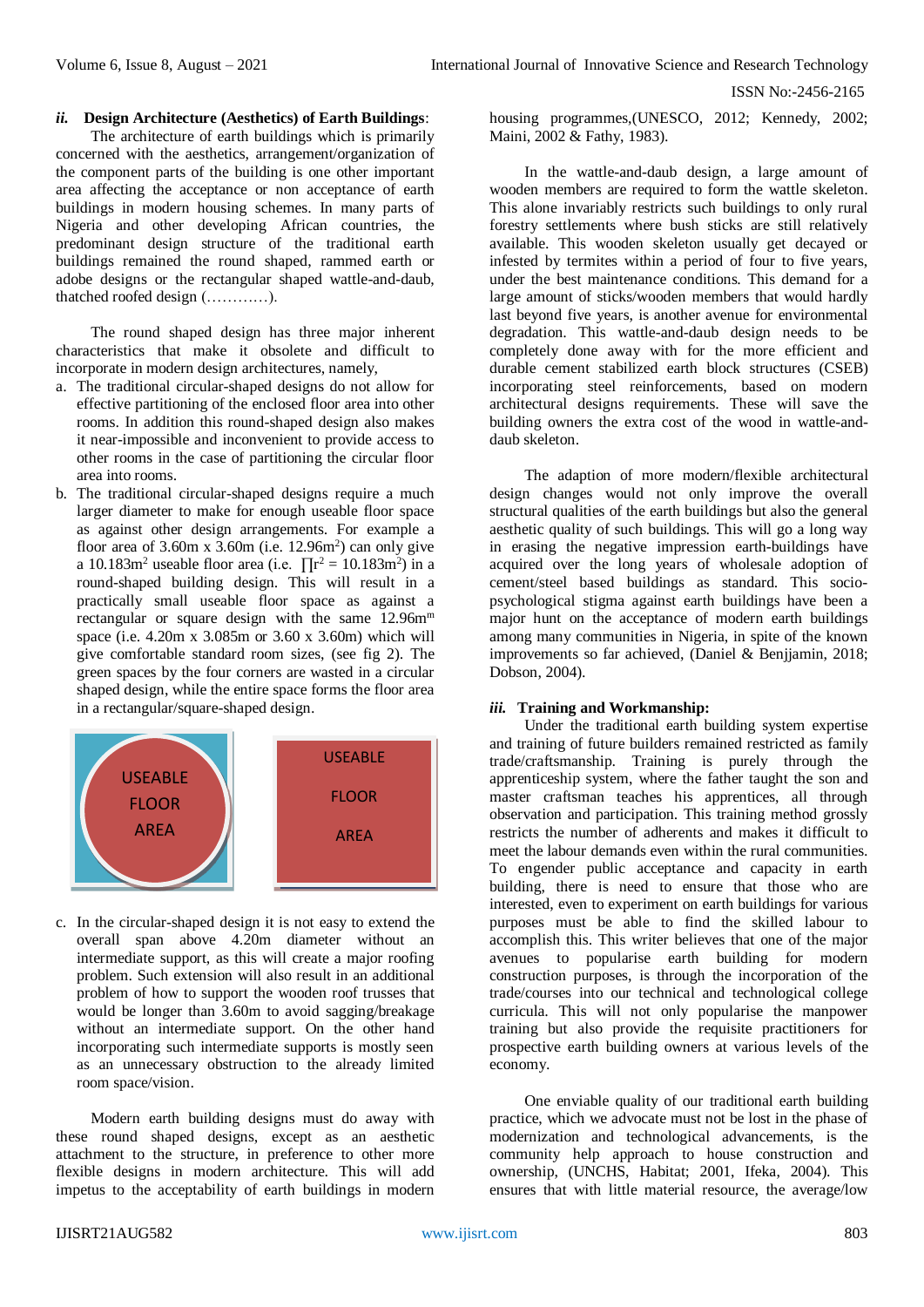income earner can tap on the labour resources of their community to build their own houses. This approach also brings to fore the direct involvement of the house owner from the design to the actual ownership, while at the same time creating jobs for the teaming unemployed youths of developing countries. The efficacy of this community help approach to house production is highly advocated by United Nations HABITAT programmes schemes as a result of their benefits to the communities and the economy of its application, (UNCHS, Habitat; 2001).

#### *iv.* **Exemplary Demonstration of the Benefit.**

The time has come when researchers and earth building proponent in developing countries, must begin to show the good in their advocacy through practical demonstrations in building their own houses with earth materials, beginning even with chicken pens and fences to standard earth homes. The advocacy must move beyond semantics and pseudo specimen structures and models to community utility structures showcasing the qualities and benefits of building with earth materials. When people begin to see earth building advocates make good use of the earth buildings, members of their community will begin to appreciate better the advantages of earth-buildings, thereby placing orders for such quality buildings for their own use. This is a very practical way to advocate and campaign for the popular acceptance of earth buildings within and beyond our localities,( Saikumar et el 2019; Nwankwor & Eric, 2018; UNESCO, 2012 & UNCHS Habitat, 2001).

It must also be noted that, because most of the researcher and advocates are college lecturers/teachers and independent individuals, their exemplary demonstration will be highly limited by resources. College departments and faculties of building and other related institutions and agencies need to become active partners in this advocacy taking advantage of their knowledge of the growing scarcity of quality human shelter and their association with the ongoing advances in earth building construction. These organizations and agencies should be encouraged to incorporate earth buildings in their training and in the construction of their local buildings such as work-shades and standard classrooms. Various agencies involved in the Millennium Sustainable Goals, should be encouraged to support and collaborate with earth building advocates to include earthen structures as part of the requirements for funding assistance. This will not only give practical impetus to the use of earth materials for standard buildings and popularise its use but indirectly provide fund for field demonstration of the *good* in our earth building heritage.

## **v. Policy and Funding Support.**

The harmonization of research findings coupled with field/community-based demonstrations of advances in earth building construction, will lead invariably to best practices in material selection and construction methods. When this is achieved, backed with growing public acceptance of earth buildings for modern construction purposes, the road to standardization of practices and eventual development of codes of practice would have been narrowed greatly. As we attain this level in our advocacy, various governments would

need to get involved at the national and regional levels through relevant professional bodies and agencies and committees to as a matter of necessity develop quality performance-based codes/standards for the industry, (Walker & Morris, 2001; Craven 2006).

Secondly, various governments, non-governmental organizations and agencies need to be involved as a matter of policy in the funding of researches, seminars, training workshops and conferences towards an effective earth building development as alternative means of providing low-cost quality housing for the teaming populations of the developing world. Governments should be approached and encouraged to come up with clear policies for the incorporation of earth buildings within the various countries housing schemes as they aspire to achieve their millennium goals of housing for all. By this approached the various governments while meeting their political projections of housing for all, would also be providing the necessary funding for this advocacy for alternative means of providing quality housing for their peoples.

#### *vi.* **Public Enlightenment.**

One of the known inevitable promotional strategies for marketing new/improved products is through massive public enlightenment campaigns. Stakeholders in our earth building heritage, preservation and development, and green house building proponents should bring themselves together to mount a massive promotion campaigns through the mass media, leaflets, posters and conferences to enlighten the general public on the environmental and health friendliness, cost benefits and community help enhancement qualities of earth building practices. Governments and other relevant agencies should be encouraged to sponsor field researches/demonstrations and community based earth building projects to get the communities involved in meeting their need for quality housing.

Stakeholders in the Nigerian earth building heritage and development should be encouraged to form umbrella bodies at institutional, zonal, regional, and national levels with affiliations with relevant international organisations to be able to organise well publicised training workshops, seminars and conferences for both traditional earth builders and new entrants into the trade/profession, (Njoku, Feb. 1, 2005). During such programmes quality posters and handbills of surviving earthen structures and new/refurbished earthen structures of significance across the globe on exhibition will form a major part of such programmes showcasing the synergy in its health and environmental benefits and structural quality improvements of earth buildings, (Nwankwor, 2007), .

## **IV. CONCLUSION**

It is my premise in this paper that, by widening contacts among stakeholders in earth building and comparing techniques, historical antecedents, current demands for quality housing and promotion of partnership for a sustainable earth building development, we can speak with one voice in pushing forward a united front to build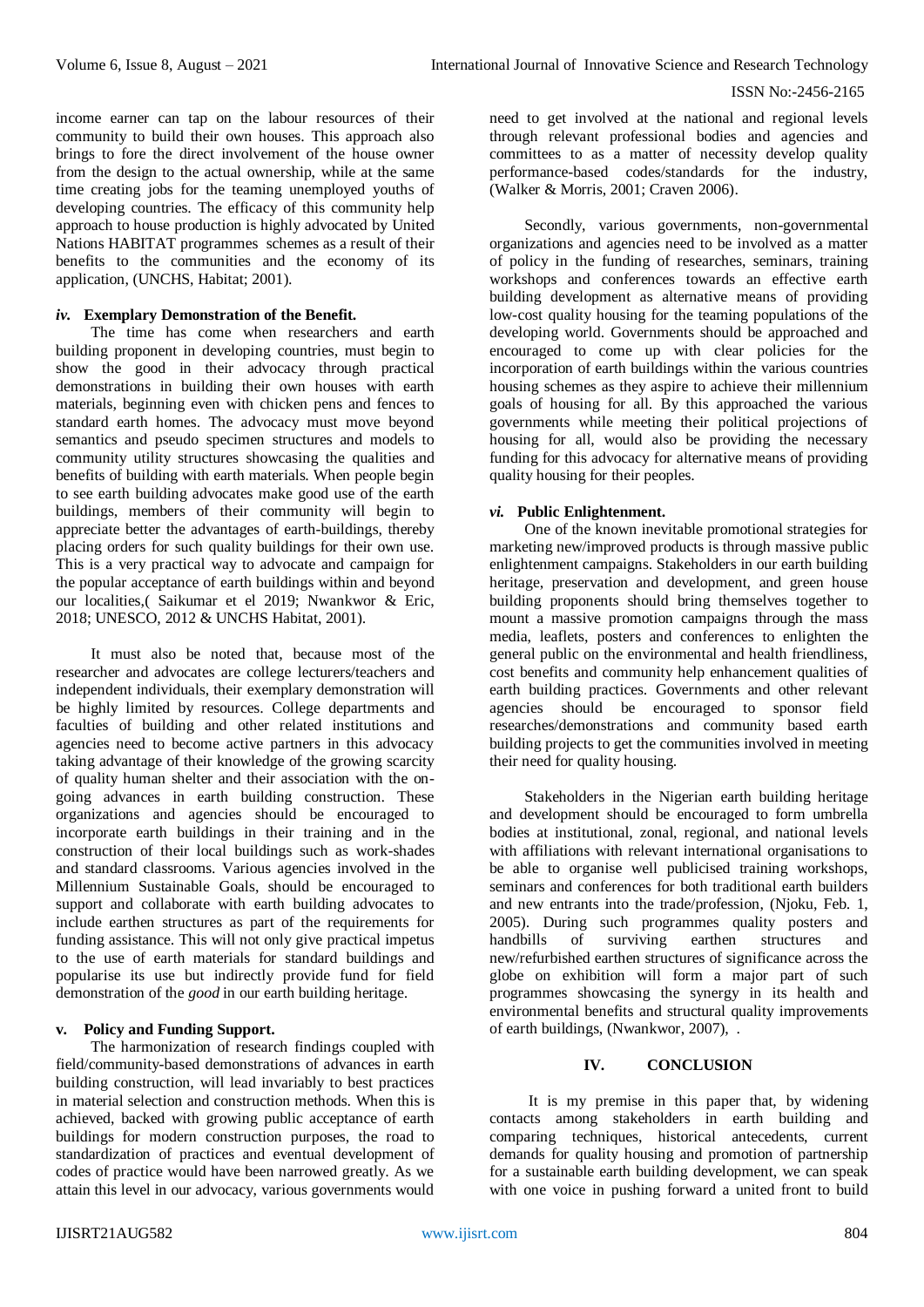capacity for increased positive public perception/acceptance of modern earth buildings. As these earth building practitioners get closer analyzing various research findings on traditional earth building models, studying trends in rural and urban housing developments they can formulate functional rural and urban housings programmes. Such programmes which blend historical antecedents with modern design architecture and techniques would be able to integrate various expert experiences and technical knowhow to develop widely acceptable earth building codes and practices that meet relevant building standards.

It is also important to state that by blending the various improvements/breakthroughs in earth building practices which are based on scientific researches and technical advancements in our earth building heritage, a major improvement in the technical quality of earth buildings will result. Such resultant earth buildings which combine the benefits of our traditional experience and technical advances, adapting existing relevant building standards will eventually result in high quality, low-cost, sustainable, environmentally and health friendly houses for the generality of the teaming populations of the developing world. This development will invariably bring about wider acceptance of these quality earth structures thereby enhancing the capacity for house ownership within our communities.

#### **REFERENCES**

- [1]. British Standards Institution, BS 8110: Part 2[1985]: Structural Use of Concrete: Code of Practice for Design and Construction. BSI London.
- [2]. Burrough, S. (2002a). What is earth? In *EarthBuilder - An environmentally sustainable building technology publication*. Sydney, Australia. 2(1) pp 1 -2.
- [3]. Craven, J. (2006). Building codes and checklist. Retrieved on December 12, 2006 from [www.wisegeek.com](http://www.wisegeek.com/)
- [4]. Daniel, A. A. and Banjamin G. K. (2018) Adopting Stabilized Earth Construction to Address Urban Low-Cost Housing Crisis in Jos, Nigeria: *Journal of Ergonomics Studies and Research1:101; SCHOLARENA 2018.*
- [5]. Dauda Gana, Nwankwor, N. A. and Tika, T. J., (2019a), The properties of Laterite Soil as They Affect The Stability of Bitumen Stabilized Bricks: *International Journal of Engineering Technologies and Management Research*, June, 2019 Vol. 6; Issue 6.
- [6]. Dauda Gana, Nwankwor, N. A. and Tika, T. J.(2019b), The Application of Stabilized Laterite Bricks for Cost Effective Housing Rehabilitation of Displaced Persons in Villages Affected by Insurgence in Adamawa State, Nigeria. *International Journal of Innovative Research and Advanced Studies (IJIRAS)*, Vol. 6, Issue 7, July, 2019.
- [7]. Dobson, S. (2004). Continuity of tradition: New earth building. *Earth Building Research Forum.* Sydney, Australia. University of Technology, Sydney, Australia.
- [8]. Fathy, H. (1973), *Architecture for the poor*. Illinois 60637, USA. The University of Chicago Press, 5801 Ellis Avenue, Chicago.
- [9]. Federal Republic of Nigeria, (2018), Nigerian National Building Code(NNB Code). LexisNexis, 2018
- [10]. Howe, C. (1992). Sustainable earth building for the ecocity. *Proceedings of ecocity 2 conference on urban ecology.* April 1992, Sydney: Australia.
- [11]. Ifeka, N.U. (2004). Nigeria: Building better lives brick by brick, (A Ford Foundation International Fellowship Programme Alumni Report). New York. U.S.A. May 28, 2004.
- [12]. Ige, Olubisi Adekunle, 2013: Comparative Analysis of Portland Cements In Nigeria, *International Journal of Engineering Research and Technology (IJERT)* Volume 02, Issue 03 (March 2013),
- [13]. Kennedy, J.F. (2002). An overview of building techniques*. Natural building colloquium.* Southwest, New Mexico.
- [14]. Kerali, A.G. (2001). Durability of compressed and cement stabilized building blocks, (A Ph.D. Thesis). Coventry, England: School of Engineering, University of Warwick, Coventry England.
- [15]. Maini, S. (2002). Earth architecture for sustainable habitat and compressed stabilized earth block technology. India: Auroville Earth Institute, Auroville Building Centre.
- [16]. Mehdi Ghasemi and Seyed M.H.Ayatollahi, (2018): Preserving the Earthen Architecture, Building the New with Earth: Challenges and Hopes, Conference Peper at KEPTIC Conference 2018
- [17]. Mojekwu, J. N., Ademola Idowu and Oluseyi Sode (2013): Analysis of the contribution of imported and locally manufactured cement to the growth of gross domestic product (GDP) of Nigeria (1986 – 2011), *African Journal of Business Management Vol. 7(5), pp. 360-371, 7 February, 2013,*
- [18]. Njoku, J. (February 1, 2005). Property and environment: Abia civil society group seek inclusion of rural housing in ABSEEDS, *Vanguard Online Newspaper*.
- [19]. Nwankwor, N. A. and Eric K. Gowon (2018), Influence of Aggregate Texture on the Strength of Concrete for Rural School Buildings In Benue State, Nigeria. *The International Journal of Science and Technoledge. Vol. 6, Issue 8, pp. 22- 28* -
- [20]. Nwankwor, N. A., (2007), Developing Our Earthbuilding Heritage for Quality Housing in Developing Countries. *Publications of the Fourth International Adobe Conference of the Adobe Association of the Southwest. AdobeUSA 2007,* May 18-20. Pp 146-150
- [21]. Saikumar, CH., Reddy, J. Shyam Sunder, Sairam, B**,** Shiva, CH. Mani, Saikumar, A., Raj, M. Prudhvi, (2019): Study on Soil Cement Blocks: *International Research Journal of Engineering and Technology (IRJET) Vo. 06 Issue: 11* | Nov 2019.
- [22]. UNCHS, (Habitat). (2001). *Appropriate grass-root level intervention for cost effective housing: Best Practices for human settlements.* India: Nairobi UNCHS (Habitat).